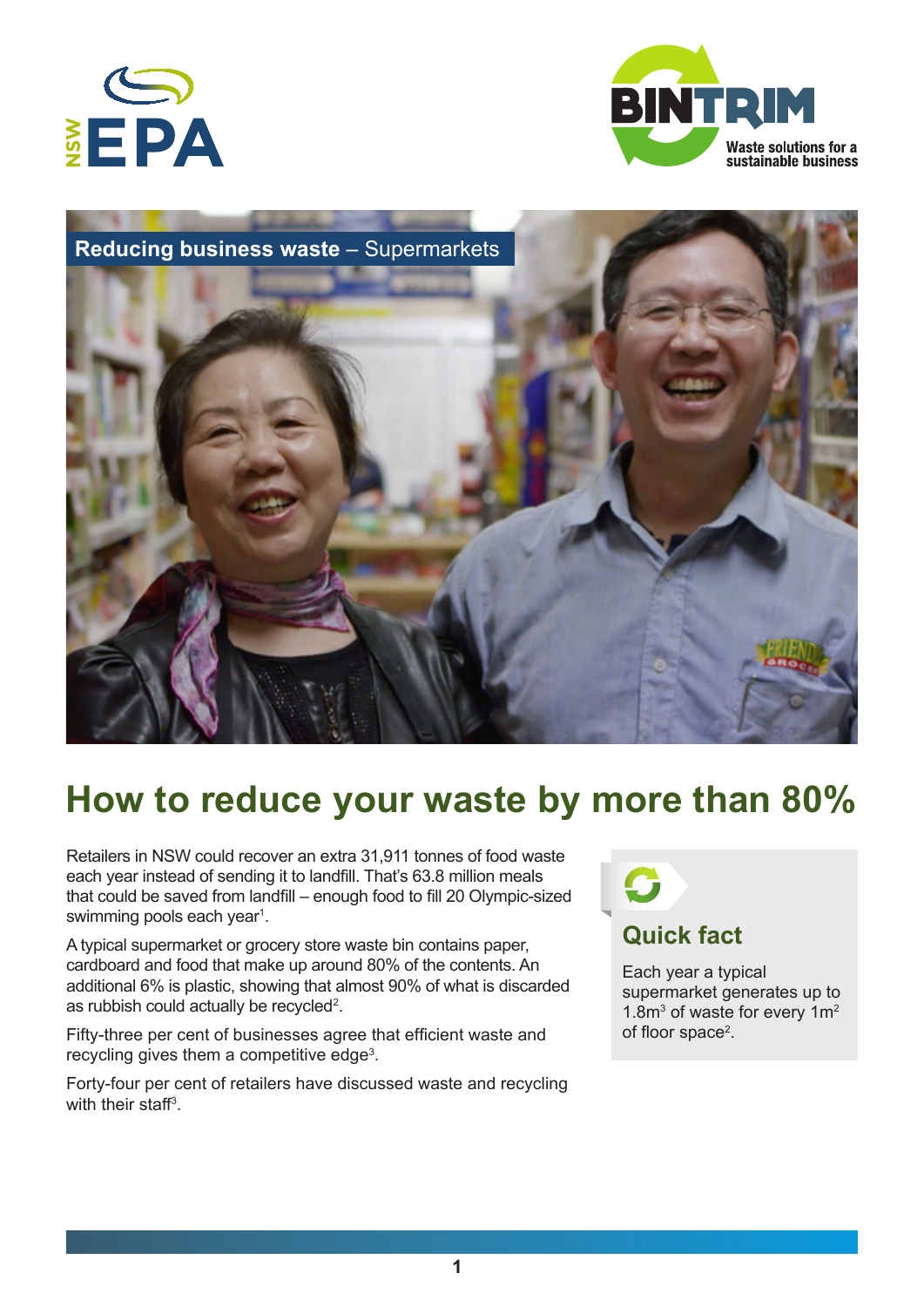# **Contents of a typical waste bin in a supermarket**



*Contents of a typical waste bin in a supermarket or grocery store (% weight of waste generated)*<sup>2</sup>

### **Want to save on waste?**

Join 20,000 businesses already recycling more with the EPA's Bin Trim Program. Get free advice and support to waste less and recycle more. Get up to \$50,000 back on recycling equipment. [Find a Bin Trim assessor online](http://epa.nsw.gov.au/managewaste/bin-trim.htm).

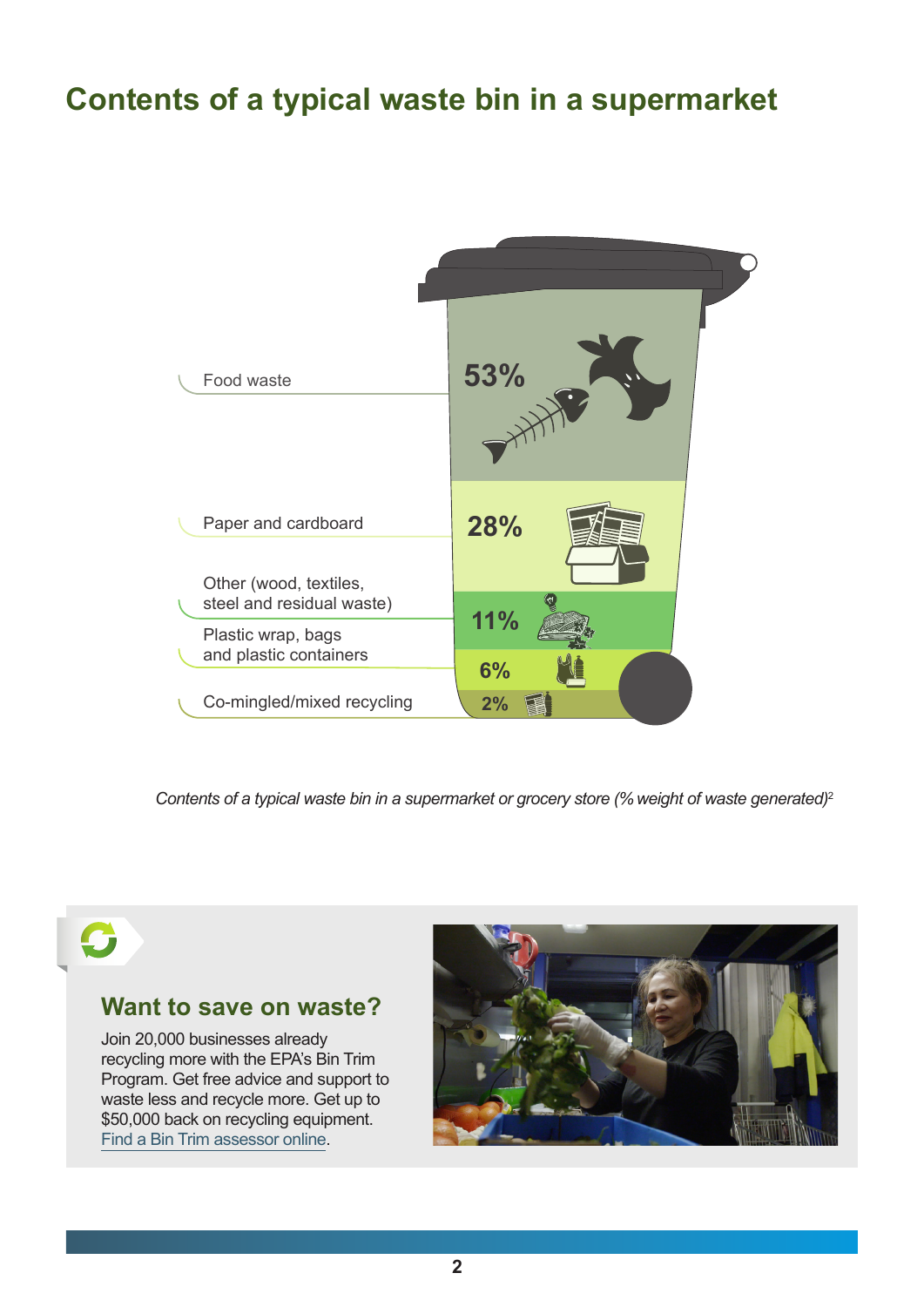# **What you can do**

### **Avoid – how can you do it?**

- Promote reusable bags rather than handing out single-use plastic bags.
- Improve your stock control and order exactly what is needed.
- Order smaller quantities of fresh produce more frequently to minimise spoilage.
- Consider weekly and seasonal variations and how this impacts on the quantity of stock required.
- Check stock deliveries to make sure goods are not damaged. Store or refrigerate produce straight away.
- Offer ripe fruit and stock near its expiry date at a discount rather than throwing it away.
- [Love Food Hate Waste](http://www.lovefoodhatewaste.nsw.gov.au/food-businesses/reducing-waste-from-food-businesses.aspx) has easy-to-follow advice on how to reduce your business food waste.

### **Reduce – how can you improve on it?**

- Buy in bulk to reduce the quantity of packaging.
- Keep your work areas clean, tidy, labelled and organised.
- Check the temperatures and seals on fridges and freezers regularly. Maintain correct temperatures: fridge 3–4°C and freezer less than minus 18°C.
- Rotate stock: first in, first out!
- Check food labels regularly: 'use-by' and 'best-before' dates.
- Consult the Environmental Health Officer at your local council or the [NSW Food Authority](http://www.foodauthority.nsw.gov.au/) for specific advice on food storage techniques to avoid spoilage and preserve food-safe conditions.

### **Reuse – how can you use it again?**

- Return pallets to your suppliers for reuse.
- Ask suppliers to deliver goods in reusable containers.
- Clean, undamaged polystyrene packaging and waxed cardboard boxes can be returned to local markets.
- Offer to pack perishables in cardboard boxes for your customers.

### **Donate – how can someone else benefit from it?**

• If you have surplus, edible food you can [donate](http://www.lovefoodhatewaste.nsw.gov.au/food-businesses/donate-food-to-charity.aspx) it to a food distribution charity. These charities will collect the food from your business and distribute it to those in need.

### **Recycle – how can you do more?**

- Ask your waste/recycling service provider how they can help you to recycle more. Many have services to educate your staff and can help with signage to support your recycling program.
- Compost bins or large in-vessel composters process food organics on-site. This reduces the volume of waste and also creates a useful soil enhancer (compost).
- Separated food waste can be collected by a commercial contractor for transport to a processing facility or it can be collected directly by the processor.

# **Greener Grocer Savings**

Waitara Friendly Grocer completed an EPA [Bin Trim](http://www.epa.nsw.gov.au/managewaste/bin-trim.htm)  [waste assessment](http://www.epa.nsw.gov.au/managewaste/bin-trim.htm) and found that most of their waste was cardboard and plastic packaging. They now separate out their recyclables and save around \$2000 per year on waste disposal costs. [Join Bin Trim now.](http://www.epa.nsw.gov.au/managewaste/bin-trim.htm)

### **View video:**

[Friendly Grocery, Waitara:](http://www.youtube.com/watch?v=IpnQBW82EbA)  [Super savings through being](http://www.youtube.com/watch?v=IpnQBW82EbA)  [a greener grocer.](http://www.youtube.com/watch?v=IpnQBW82EbA)